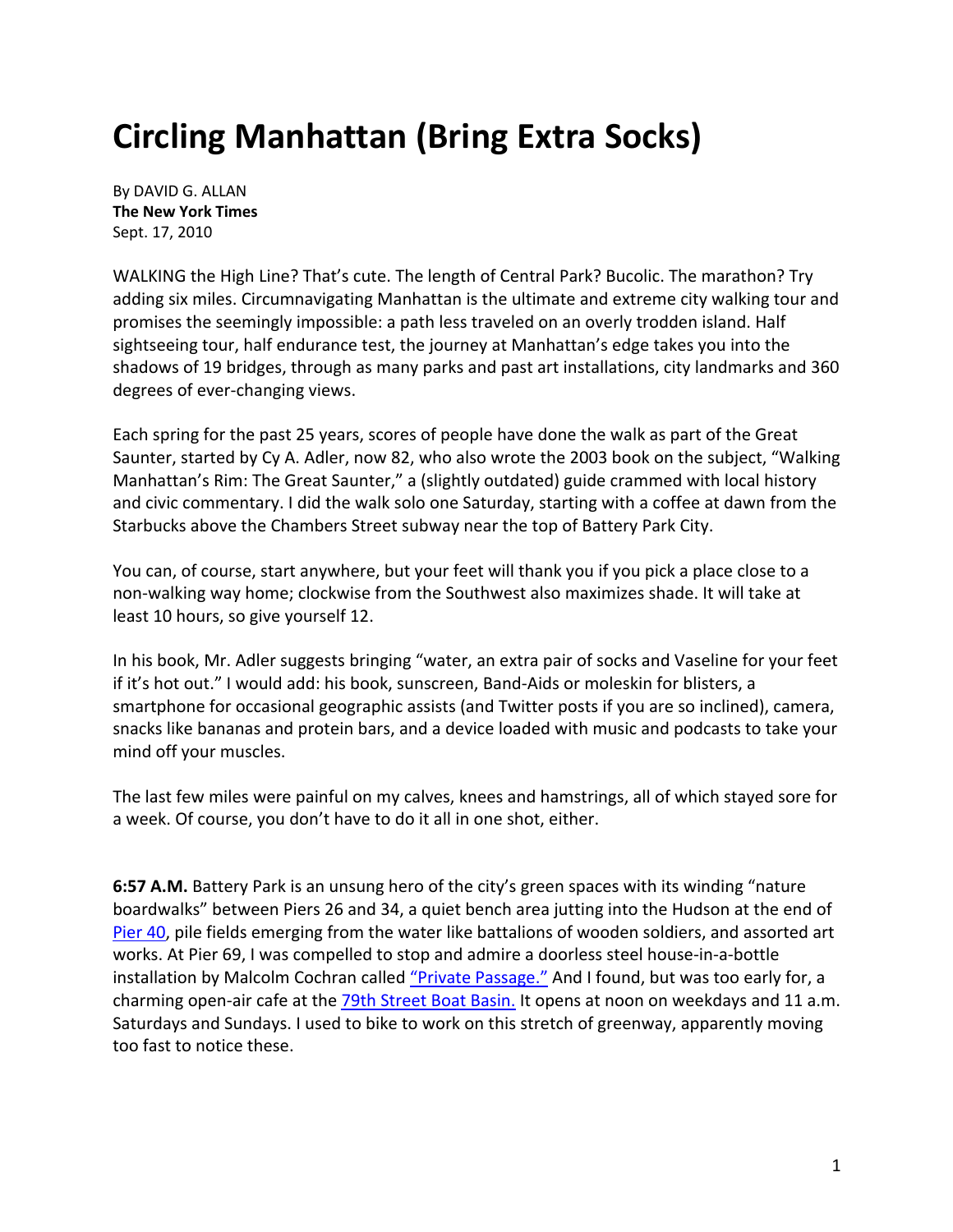**9:11 A.M.** Mr. Adler invited me to his Upper West Side apartment for some fortifying coffee and oatmeal, then joined me for a while. We strolled the Cherry Walk above 100th Street — the geographic midway of the island, which was once a winding path full of cherry trees but has been straightened for bicyclists — as Mr. Adler, his stride as strong as his opinions, complained that the city lacked a monument to Robert Moses.

**11:07 A.M.** At the one-year-old Harlem Piers Park, around 130th Street and Fairway Market (which makes for a good provision stop), Mr. Adler took us off the water's edge and upstairs from 12th Avenue near 135th Street into Riverbank State Park. Manhattan's only state park is an unexpected complex of playgrounds, handball courts and ball fields, all assembled on the roof of a water-treatment plant. From 69 feet above the Hudson we spied a nest of wild parrots at 160th Street and, a little farther along, broke into a spontaneous, off-key rendition of Woody Guthrie's "This Land Is Your Land."

**11:57 A.M.** Faced with a choice between a pedestrian overpass above the Amtrak line and Fort Washington Avenue, which forges into the striking cliffs of Fort Tryon Park and the Cloisters, we chose a third way, the path of least climbing, through a fence and along the train tracks. "It may not be entirely legal," Mr. Adler said with a grin. It may also not be entirely safe, as he had to quickly hop off the tracks when a train whipped by.

**12:44 P.M.** A mile-long dirt path along the water ends at Dyckman Street, where the Inwood Canoe Club, the oldest in the city, has a launch and Inwood Hill Park begins. Wrapping around the northwestern tip of the island, we were giddy at the first view of the Harlem River and the Bronx's Spuyten Duyvil neighborhood. At the park's tidal basin we came upon the Plymouthesque Skorakopock Rock, the spot, according to a plaque, where the Dutch scored one of history's greatest (and rawest) deals, snatching up the island from the Canarsie Indians for beads and trinkets.

**1:44 P.M.** Though Inwood Hill Park is an ideal picnic spot, especially when the farmers' market is in full bustle on Saturday afternoons, a pint at the nearby Piper's Kilt bar was more Mr. Adler's speed. I left him there, after one beer together.

**2:14 P.M.** Subway yards and parking lots monopolize the water's edge here, so I turned south on Broadway, past the only remaining Dutch colonial farm house in Manhattan, Dyckman House, then followed Dyckman Street to the recently restored Swindler Cove Park, which counts Bette Midler as a patron. Strolling the promenade along Harlem River Drive, I joined onlookers watching the Columbia University rowing team under the mammoth spans of the Washington, Alexander Hamilton and High Bridges. Roughly halfway around at that point — it felt like the dark side of the moon — I celebrated by changing my socks.

**3:27 P.M.** Eastern Harlem is largely without a river walk, so I zigzagged through the neighborhood from 163rd Street down to 120th Street. It was a jolt to re-enter the grid so deeply, hiking past bodegas and laundries.